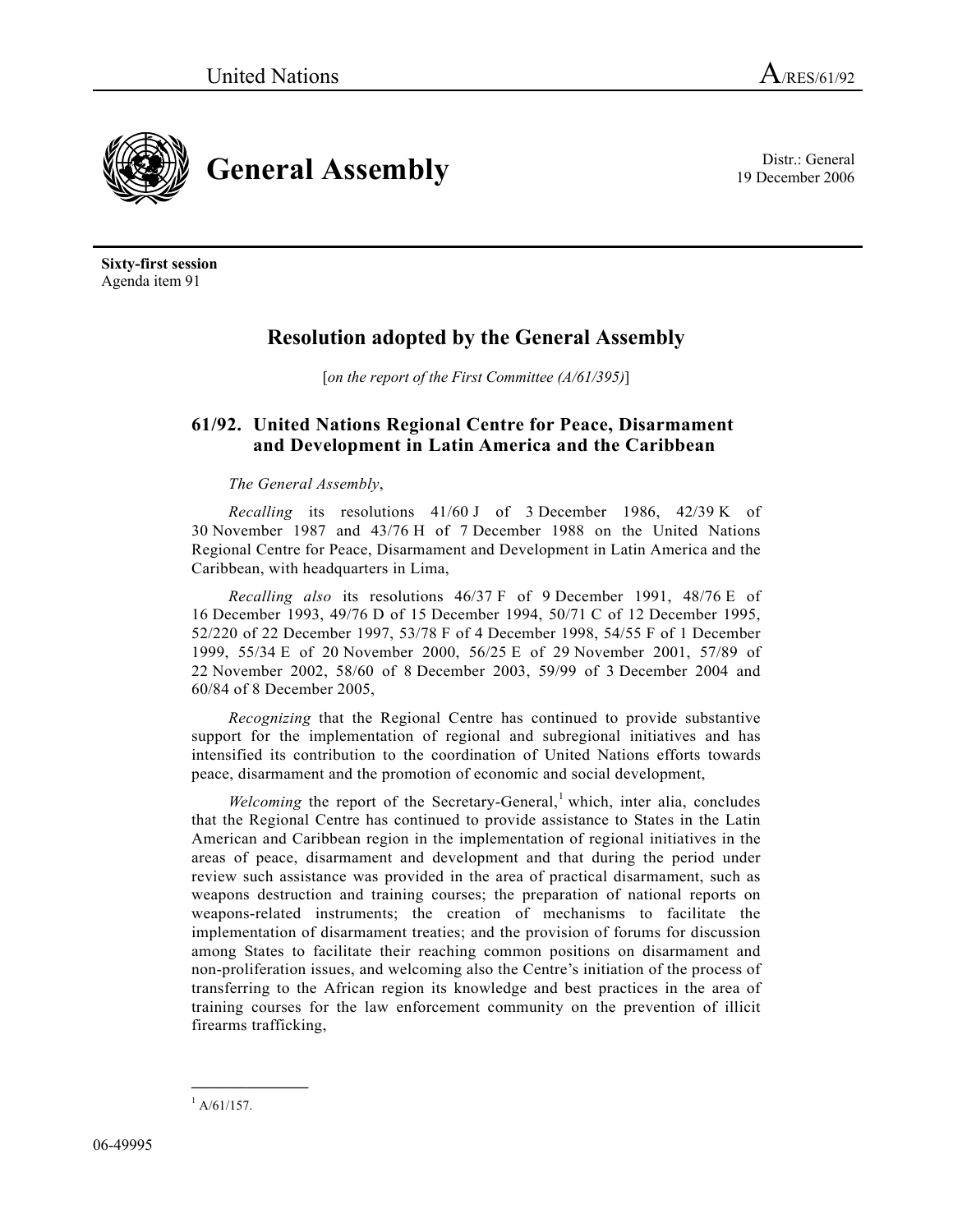*Recalling* the report of the Group of Governmental Experts on the relationship between disarmament and development,<sup>2</sup> referred to in General Assembly resolution 59/78 of 3 December 2004, which is of utmost interest with regard to the role that the Regional Centre plays in promoting the issue in the region in pursuit of its mandate to promote economic and social development related to peace and disarmament,

*Noting* that security and disarmament issues have always been recognized as significant topics in Latin America and the Caribbean, the first inhabited region in the world to be declared a nuclear-weapon-free zone,

*Welcoming* the support provided by the Regional Centre to strengthening the nuclear-weapon-free zone established by the Treaty for the Prohibition of Nuclear Weapons in Latin America and the Caribbean (Treaty of Tlatelolco), $3$  as well as to promoting and assisting the ratification and implementation of existing multilateral agreements related to weapons of mass destruction and to promoting peace and disarmament education projects during the period under review,

*Bearing in mind* the important role that the Regional Centre can play in promoting confidence-building measures, arms control and limitation, disarmament and development at the regional level,

*Bearing in mind also* the importance of information, research, education and training for peace, disarmament and development in order to achieve understanding and cooperation among States,

*Recognizing* the need to provide the three United Nations regional centres for peace and disarmament with sufficient financial resources and cooperation for the planning and implementation of their programmes of activities,

 1. *Reiterates its strong support* for the role of the United Nations Regional Centre for Peace, Disarmament and Development in Latin America and the Caribbean in the promotion of United Nations activities at the regional level to strengthen peace, stability, security and development among its member States;

 2. *Expresses its satisfaction and congratulates* the Regional Centre for the activities carried out in the last year in the areas of peace, disarmament and development, and requests the Centre to take into account the proposals to be submitted by the countries of the region in promoting confidence-building measures, arms control and limitation, transparency, disarmament and development at the regional level;

 3. *Expresses its appreciation* for the political support and financial contributions to the Regional Centre, which are essential for its continued operation;

 4. *Appeals* to Member States, in particular those within the Latin American and Caribbean region, and to international governmental and non-governmental organizations and foundations to make and to increase voluntary contributions to strengthen the Regional Centre, its programme of activities and the implementation thereof;

 5. *Invites* all States of the region to continue to take part in the activities of the Regional Centre, proposing items for inclusion in its programme of activities

**\_\_\_\_\_\_\_\_\_\_\_\_\_\_\_** 

 $2$  See A/59/119.

<sup>3</sup> United Nations, *Treaty Series*, vol. 634, No. 9068.